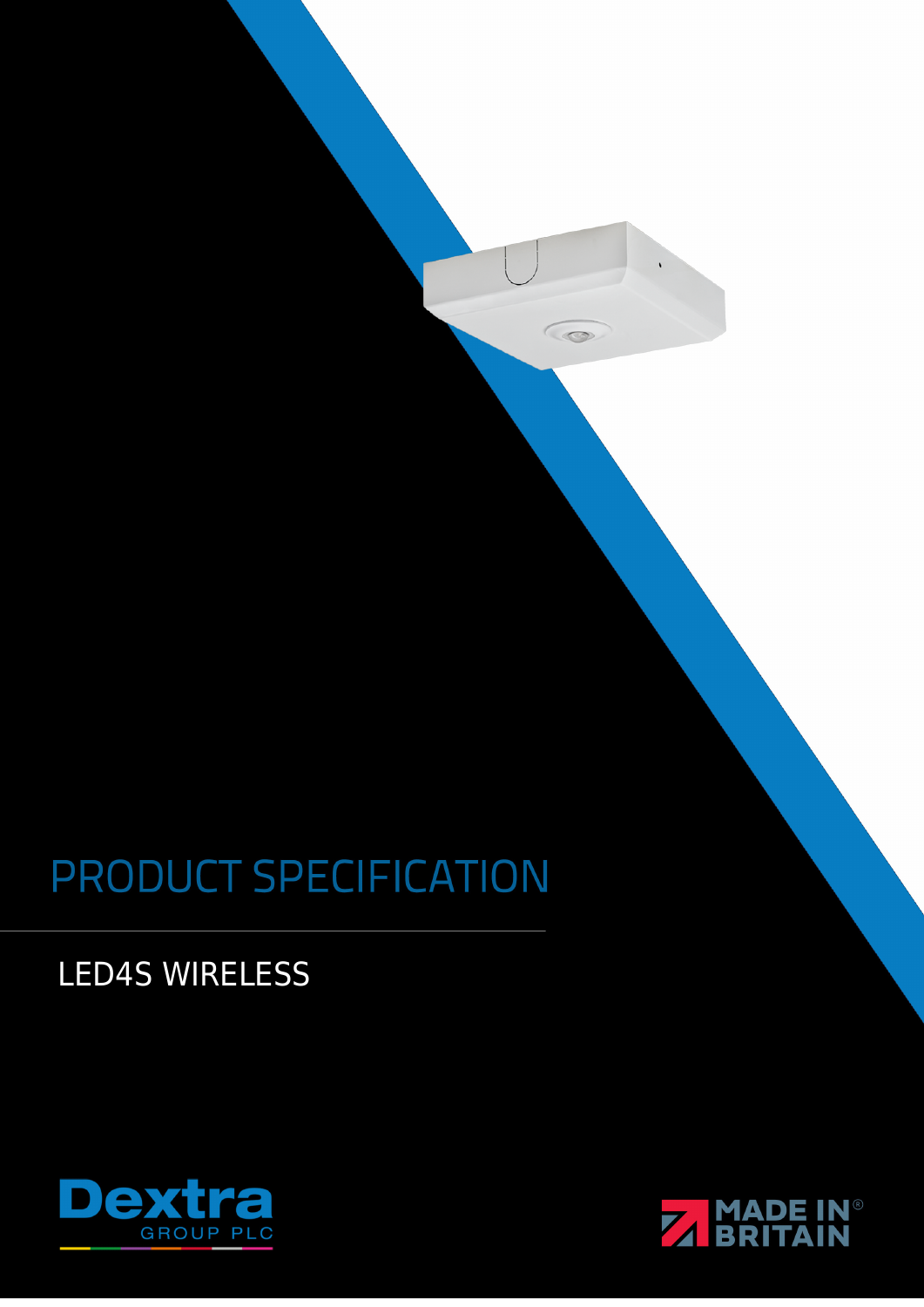PRODUCT SPECIFICATION



## INTRODUCTION

The LED 4S Wireless is surface mount standalone non maintained emergency luminaire with both open area and escape route options and available in both black and white variants. The LED3s is available in two versions, either Reacta-Link wireless compatible or Reacta-Control wireless compatible, allowing emergency testing to be automated and test results to be centrally reported wirelessly substantially reducing the labour costs associated with emergency testing and offering a rapid return on investment.

 $\bullet$  IP20

### APPLICATION

- [Commercial/Offices](https://www.dextragroup.co.uk/application/commercial/)
- [Corridor](https://www.dextragroup.co.uk/application/corridor/)
- [Education](https://www.dextragroup.co.uk/application/education/)
- [Food/Clean Area](https://www.dextragroup.co.uk/application/foodclean-area/)
- [Healthcare/Social Housing](https://www.dextragroup.co.uk/application/healthcaresocial-housing/)
- [Hotel/Leisure](https://www.dextragroup.co.uk/application/hotel-leisure/)
- [Industrial/Manufacturing](https://www.dextragroup.co.uk/application/industrialmanufacturing/)
- [Retail](https://www.dextragroup.co.uk/application/retail/)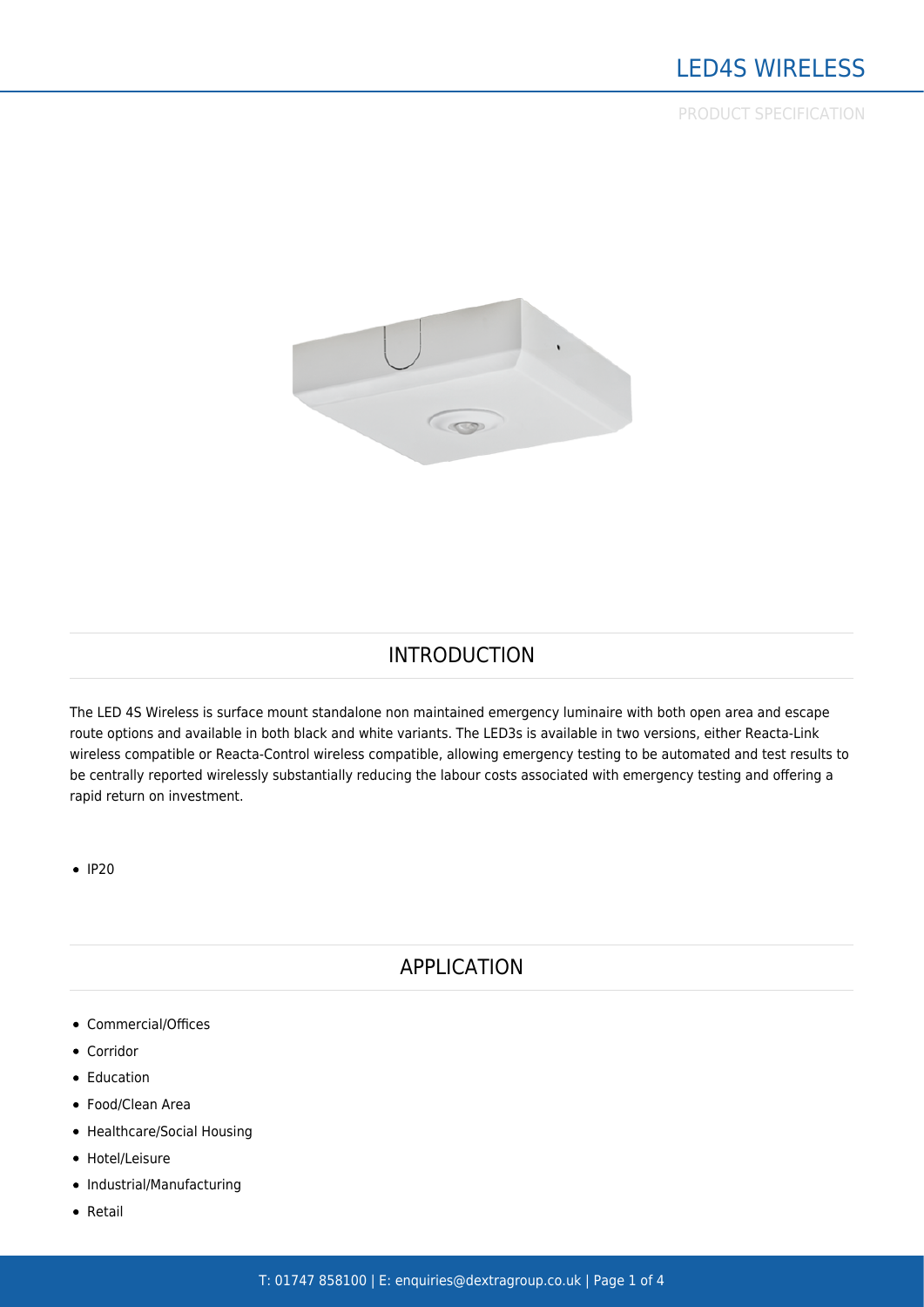- [Stairwell](https://www.dextragroup.co.uk/application/stairwell/)
- [Transport](https://www.dextragroup.co.uk/application/transport/)
- [Warehouse/Storage](https://www.dextragroup.co.uk/application/warehousestorage/)

# **SPECIFICATION**

### **CONSTRUCTION**

- Supplied with lithium batteries for extended warranty and lifetime.
- Available with Open Area or Escape Route lenses.
- Suitable for surface mounting with side conduit entry.
- Available in black or white finishes.

### EMERGENCY

Options include Reacta-Link or Reacta-Control compatible versions.

### IMAGES

### PRODUCT IMAGES





LED3 STR LED4S NM3 LA3RD CON



LED4S NM3 LA3RD CON Black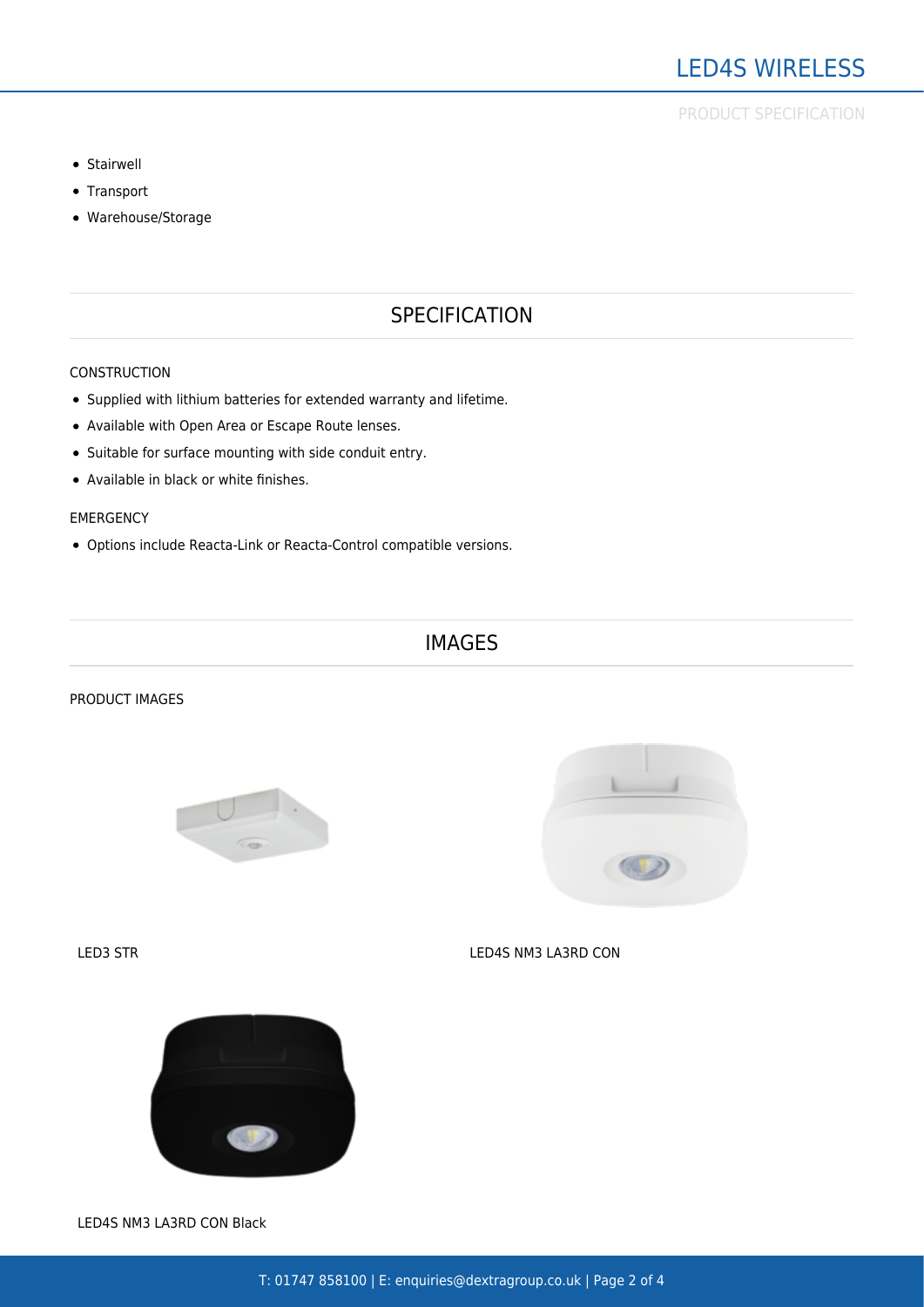# LED4S WIRELESS

PRODUCT SPECIFICATION



# **TECHNICAL**

# WARRANTY

At Dextra our commitment to service has been at the forefront throughout our history spanning more than forty years in the UK lighting market. Our service ethos extends beyond design and delivery, we believe supporting your installation throughout the warranty period is equally crucial, whilst the strength and longevity of Dextra Group provides peace of mind that our warranty will be supported throughout.

The Dextra range is supplied with a five year warranty commencing from the date of delivery. During the first three years defects will be repaired on site and the warranty will include both parts and labour. For the final two years drivers, emergency modules, wireless modules, sensors and LED circuits will be supplied free of charge to replace defective components, labour and other associated costs are not included.

Certain ranges and components are subject to exemptions:

- Lithium batteries are provided with a three year warranty for parts and labour. Nickel Metal Hydride and Nickel Cadmium batteries are provided with a one year warranty for parts and labour.
- Emergency luminaires including AME LED, EXI LED, EXI2 LED, EXI Track, HBE LED, HBE2 LED, OAT2 LED, OEZ LED and Twinspot with Nickel Metal Hydride batteries are supplied with a one year warranty for parts and labour. Lithium variants of these ranges are supplied with a three year warranty for parts and labour with the exception of the AME2, EXI3, HBE3 and TWS IP65 L7 ranges which are supplied with a one year parts and labour warranty.
- Protec Micro, PTECF7 Fire Rated Downlights, Serenus and the Opus Sconce are provided with a five year replacement luminaire only warranty. Protec FR Fire Rated Downlights are provided with a 2 year replacement luminaire only warranty.
- Controls systems such as standalone sensors, switches, marshalling boxes and cabling are provided with a one year